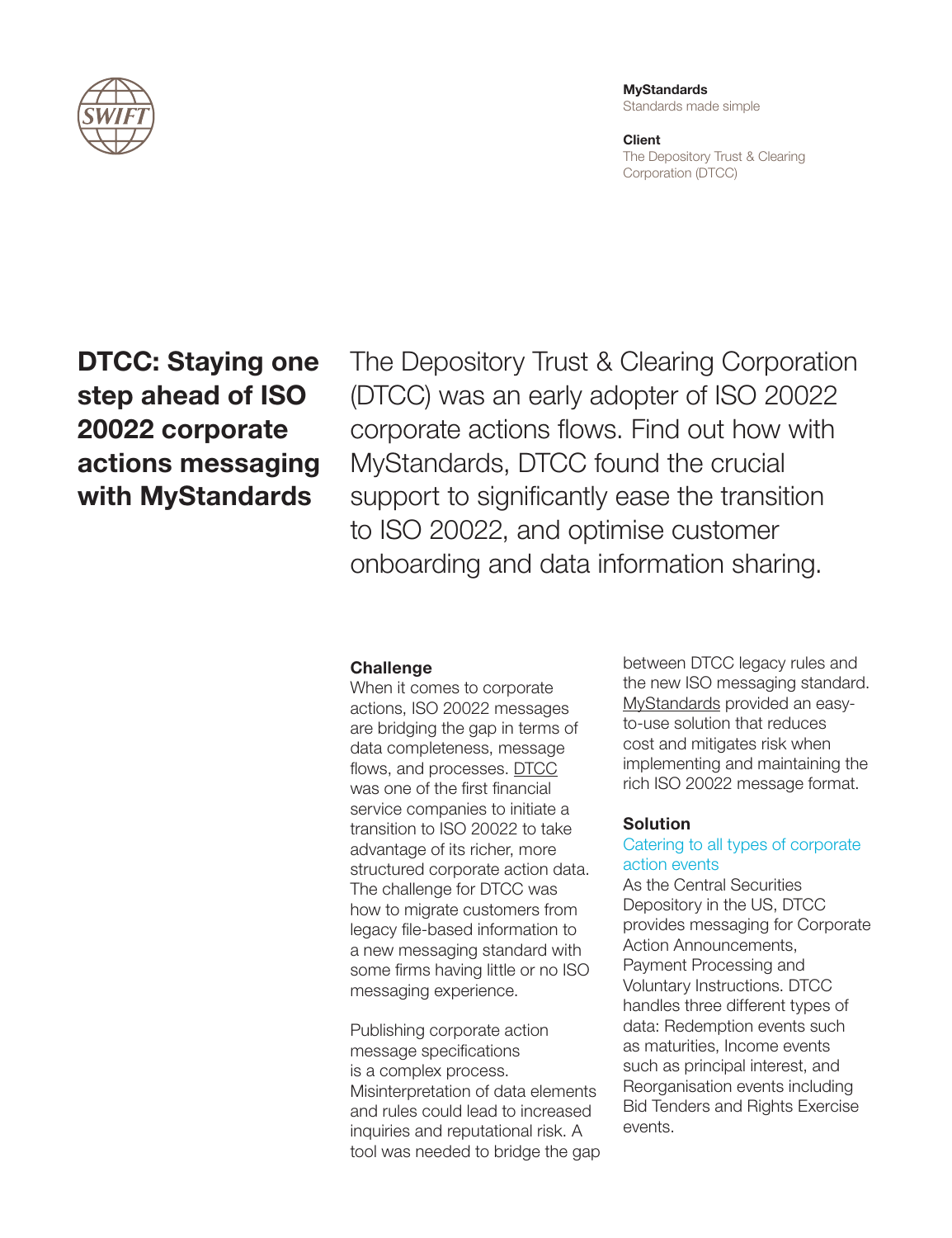

Steve Sloan Director of Asset Servicing Product Management at DTCC

"The combination of the comparison reports, restricted schemas, various export options and the Readiness Portal has made the entire transition to ISO 20022 a huge success."

MyStandards acts as a central publication and testing platform for all relevant usage guidelines. It provides a consolidated approach to convey all artifacts including schemas, excel and pdf documentation. DTCC is able to use documentation to denote the impact of fields on Redemptions, Reorganisation and Income events. It also traces ISO fields to the underlying DTCC field names, which has helped in the transition for many firms to the ISO standard.

Recently, within the Voluntary Reorganisation Instruction project, DTCC was able to implement restricted XML schemas to ensure that inbound instructions utilised only the required or optional fields that DTCC could process. According to Steve Sloan, Director of Asset Servicing Product Management at DTCC, this restricted build and testing concept has been extremely effective in helping DTCC manage a very complex and risky process.

"Our messages can get very specific. Certain events should only use certain types of options, codes or values," Sloan explains. "Sometimes there's so much data in a message, it's hard to visually see it until you remove the data that isn't utilised and focus on the data that is. MyStandards helps clients easily understand what is needed and what isn't for their implementations."

Additionally, DTCC has found significant value in MyStandards' annual Comparison Reports, which allow them to automate work and ease client onboarding. MyStandards' Comparison Reports enable users to stay on top of the impact annual

changes have on business areas and usage guidelines, so clients can easily keep up with yearly maintenance.

"The Comparison Reports feature has saved us hours of time. That's due to the quality information MyStandards outputs. Clients are itching to get their hands on the reports as soon as they can," Sloan says. Another key new feature is the ability for MyStandards to show the path of ISO elements within ISO 20022. Understanding the data path is key for both internal and external programmers to make changes for the yearly release.

### Understanding data to optimise customer onboarding

Understanding corporate actions data is key to onboarding clients efficiently. That's why for DTCC, MyStandards also acts as a key training tool for clients to learn and understand the DTCC ISO 20022 data model, especially when it comes to creating knowledge continuity between legacy systems, and new ISO-based systems and terminology.

MyStandards serves as a central hub for ISO 20022 usage guidelines that document all the necessary information, such as DTCC definitions, annotations, rules and synonyms. "DTCC still has legacy systems with legacy terminology. For example, for every data element that's in a message, we have a synonym for what that translates into in our DTCC data model. MyStandards is a key tool that helps bridge that knowledge," Sloan explains.

MyStandards is a vital asset to supply information to DTCC clients who are not familiar with